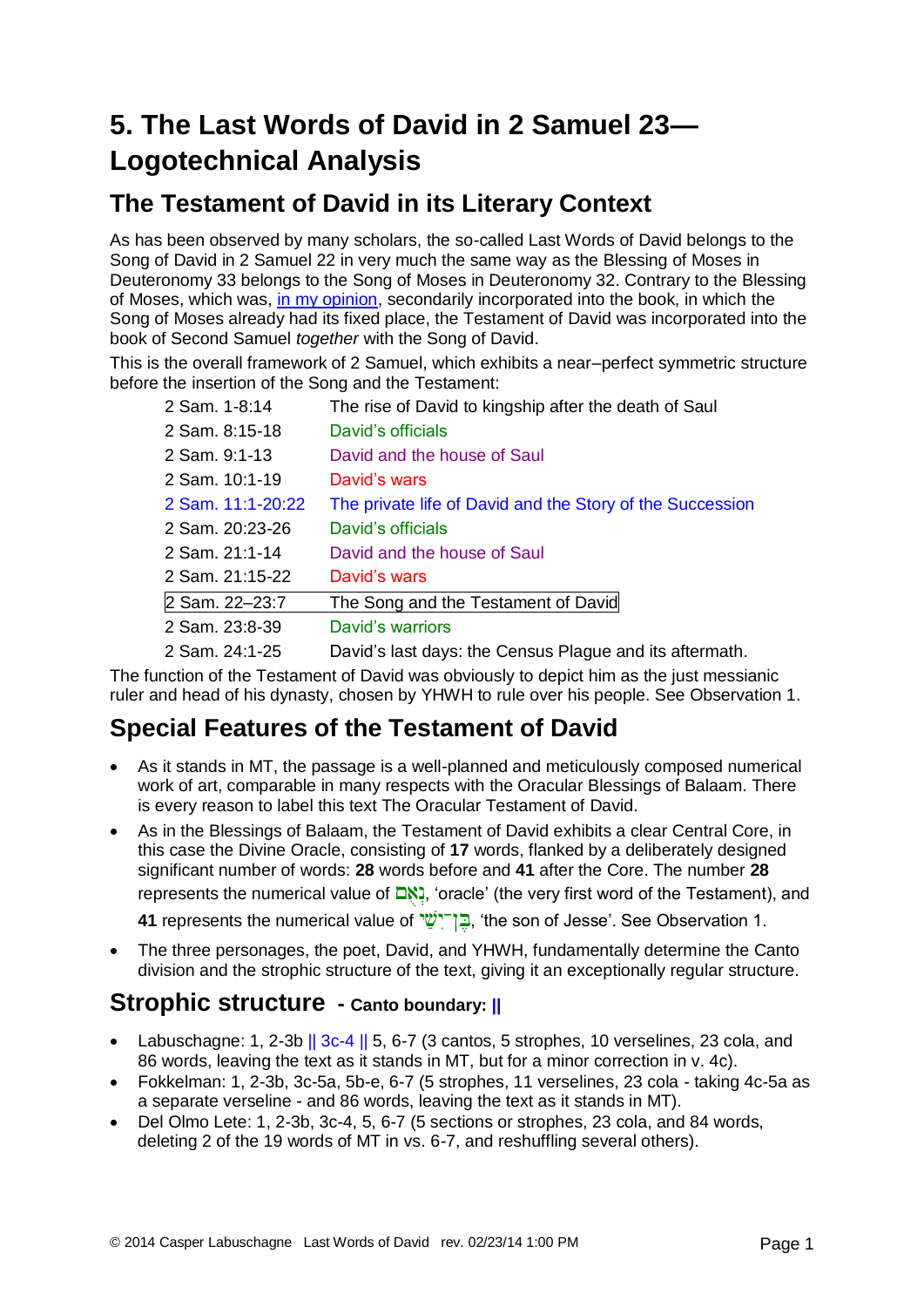## **Guidelines**

- Please read the [General Introduction](http://www.labuschagne.nl/aspects.pdf) and the Introduction to the [Embedded Hymns.](http://www.labuschagne.nl/intro.embed.pdf)
- For common features found in the numerical analysis charts, see the ["Key to the charts"](http://www.labuschagne.nl/keytocharts.pdf).

### **Logotechnical analysis**

- Columns **a** and **b** show the number of words before and after the atnach.
- Column **c**: words attributed to the poet and David; **d**: words spoken by God.

|                |                                                                         |                           | <b>Total</b>            | a              | b          | с                | d                       |
|----------------|-------------------------------------------------------------------------|---------------------------|-------------------------|----------------|------------|------------------|-------------------------|
| 1              | ואֵלֵה דִּבְרֵי דָוֶד הָאַחֲרֹנִים^                                     |                           | $\overline{4}$          | $\overline{4}$ |            |                  |                         |
|                | <b>וְאָם דְוִד בֶּן־יִשַּׁי</b><br>ַ 14 = דְיוִד 28 = נְאָם             | $\overline{1}$            | 4                       |                | 4          | 4                |                         |
|                | نتٰٰهُک בَتَرَكب لـآخا مِٓج<br>41 = בֵּן־יִשָּׁי                        |                           | 4                       |                | 4          | 4                |                         |
|                | מְשִׂיהַ` אֱלֹהֵי יַעֲקֹב (41 = 10+21+10 + 14+2)                        | $\overline{\phantom{a}2}$ | 3                       |                | 3          | 3                |                         |
|                | וּנְעִים זִמְרוֹת יִשְׂרָאֵל:                                           |                           | 3                       |                | 3          | 3                |                         |
|                | Strophe 1<br>v.1                                                        |                           | 14                      | $\mathbf 0$    | $+ 14$     | 14               |                         |
| $\overline{2}$ | רִיּחַ יְהוֶה דִּבְר־בִי^                                               | $\overline{\mathbf{3}}$   | $\overline{4}$          | 4              |            | 4                |                         |
|                | וּמִלַּתְוֹ עַל־לְשׁוֹנֵי:                                              |                           | 3                       |                | 3          | 3                |                         |
| 3a             | אָמַר`אֵלֹהֵי יִשְׂרָאֵל                                                | $\overline{4}$            | 3                       | 3              |            | 3                |                         |
| 3b             | לִי דִבֶּר צְוּר יִשְׂרָאֲלֹ^                                           |                           | 4                       | 4              |            | 4                |                         |
|                | Strophe 2 v. 2-3b                                                       |                           | 14                      | $= 11$         | 3          | 14               |                         |
|                | <b>Canto I</b><br>v. 1-3b                                               |                           | 28                      | $= 11$         | $+ 17$     | $= 28$           |                         |
| 3 <sub>c</sub> | מוֹשֵׁל בָּאָדָם צַדִּיק<br>Middle verselines,                          | $-5$                      | 3                       |                | 3          |                  | 3                       |
| 3d             | מוֹשֵׁל יִרְאַת אֱלֹהִים:<br>meaningful centre.                         |                           | 3                       |                | 3          |                  | 3                       |
| 4              | וּכְאָוֹר בְֹקֵר יִזְרַח־שֱמֶשׁ^<br>$(10 = 4 + 2 + 4)$                  | $\overline{6}$            | 4                       | 4              |            |                  | $\overline{\mathbf{4}}$ |
|                | בֹּקֶר לְאֹ עָבֹוֹת Middle words (86= <b>41+4</b> +41)                  |                           | 3                       |                | 3          |                  | 3                       |
|                | <mark>מִנְּנַהּ מִמָּטָר</mark> דֶּיְשֶׁא מֵאֲרֶץ:<br>41 = בֵּן־יִשָּׁי |                           | 4                       |                | 4          |                  | 4                       |
|                | * See below Canto II Strophe 3 v. 3c-4                                  |                           | 17                      | 4              | 13<br>÷.   | $\bf{0}$         | 17                      |
| 5              | 7 – כִּי־לֹא־כֵן בֵּיתִי עִם־אֶל^                                       |                           | 6                       | 6              |            | 6                |                         |
|                | כִּי בְרִית עוֹלָם שֵׂם לִי                                             |                           | 5                       |                | 5          | 5                |                         |
|                | עֲרוּכֵה בָכֹל וּשָׁמְרַה                                               |                           | 3                       |                | 3          | 3                |                         |
|                | כִּי־כָל־יִשְׁעִי וְכָל־חֵפֶּץ                                          | 8                         | 5                       |                | 5          | 5                |                         |
|                | כִּי־לִא יַצְמִיהַ:                                                     |                           | $\overline{3}$          |                | 3          | 3                |                         |
|                | Strophe 4<br>v.5                                                        |                           | 22                      | $= 6$          | $+16$      | $= 22$           |                         |
| 6              | וּבְלְיֵּעַל בְּקוֹץ מֻנֶד כֻּלֶהַם^                                    | 9                         | $\overline{\mathbf{4}}$ | 4              |            | 4                |                         |
|                | כִּי־לִא בְיֶד יִקְחוּ:                                                 |                           | 4                       |                | 4          | 4                |                         |
| 7              | 10 וְאִישׁ יִנְעַ בָּהֶם                                                |                           | 3                       | 3              |            | 3                |                         |
|                | יִמָּלֵא בַרְזֶל וְעֵץ חֲנָית^                                          |                           | $\overline{\mathbf{4}}$ | 4              |            | 4                |                         |
|                | וּבָאֵיׁשׁ שָׂרְוֹף יִשָּׂרְפִוּ בַּשָּׁבֶת:<br>Đ                       |                           | $\overline{4}$          |                | 4          | <u>4</u>         |                         |
|                | Strophe 5<br>$v. 6 - 7$                                                 |                           | 19                      | $= 11$         | 8<br>$\pm$ | <u>19</u><br>$=$ |                         |
|                | 41 = בֶּן־יִשֵׁי<br><b>Canto III</b><br>$v. 5-7$                        |                           | <u>41</u>               | $= 17$         | $+ 14$     | $= 35$           | <u>+ 17</u>             |
|                | Total, v. 1-7                                                           |                           | 86                      | $= 32$         | $+ 54$     | $= 69$           | <u>+ 17</u>             |
|                | Including the heading: Total, v. 1-7                                    |                           | 90                      | $= 36$         | $+ 54$     | $= 73$           | $+ 17$                  |

\* V. 4c, being a matter of double dittography, the incomprehensible words בְּוֹבָה מִמְּטָר are to be read: מגיח מטר, 'rain causes to sprout' (HALOT, Vol. I, p. 189), which does not affect the number of words.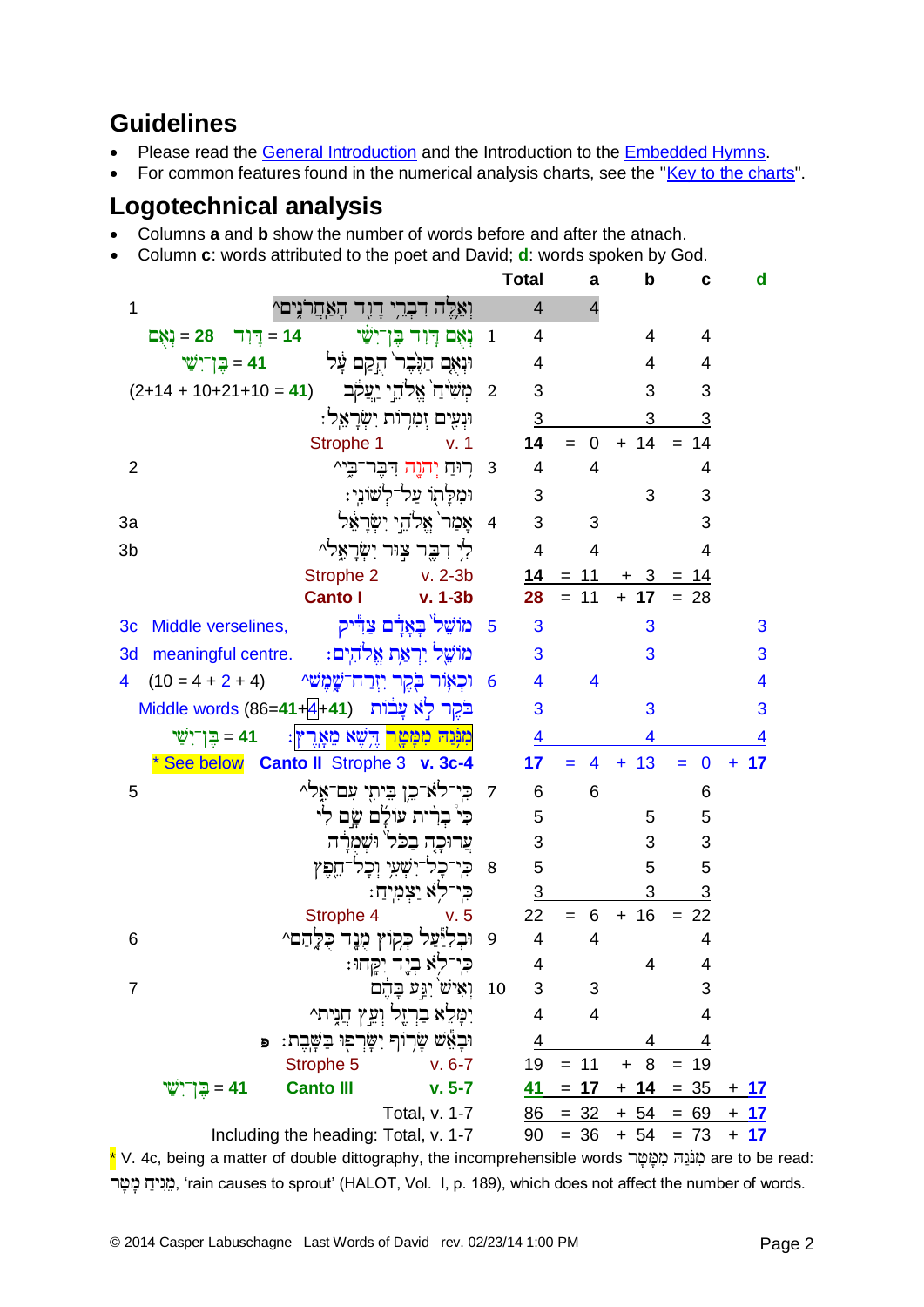#### **Observations**

1. The search for the arithmetic centre of the text on word level reveals that v. 4c contains the 4 middle words, which are flanked by 41 words  $(86 = 41 + 4 + 41)$ ;

#### מֵגִיחַ מַטַּר דִישָׁא מֵאַרִץ

#### As rain causing verdure to sprout from the earth.<sup>1</sup>

A numerical computation brings to light that **41** represents the numerical value of , 'the son of Jesse', which strongly suggests that this is authorial intent. The striking metaphor of the rain causing lush green vegetation to depict the just ruler was obviously designed to be the meaningful centre of the text on word level.

2. The arithmetic centre in terms of the 10 verselines falls on the two middle verselines, vs.  $3c-4$  (10 = 4 + 2 + 4), which evidently constitute the central core, and the larger meaningful centre of the text on verseline level:

| one who rules people in justice מּוֹשֵׁל בָּאָדָם צַדִּיק                            |
|--------------------------------------------------------------------------------------|
| : מוֹשֵׁל יִרְאַת אֱלֹהִים Who rules in the fear of God.                             |
| ^ וּכְאוֹר בֹּקֵר יְזִרַח־שָׁמֵשׁ Yes, as light of morning at sunrise,               |
| A morning that is cloudless;                                                         |
| : מֵגִיחַ כָּזָטֶר דֵישֵׁא מֵאָרֵץ As rain causing verdure to sprout from the earth. |

The central core coincides precisely with the **17**-word divine oracle, which is preceded by **28** words in vs. 1-3b, and followed by **41** in vs. 5-7. The tripartite framework is reinforced by the fact that the three speakers govern the poetic structure: the poet, David, and YHWH, giving it a perfect symmetric pattern:

| Canto I |  | $\Gamma$ v. 1 Strophe 1 2 verselines 14 words 'spoken' by the poet        |
|---------|--|---------------------------------------------------------------------------|
|         |  | vs. 2-3b Strophe 2 2 verselines 14 words spoken by David                  |
|         |  | Canto II [ vs. 3c-4 Strophe 3 2 verselines 17 words spoken by YHWH        |
|         |  | $\sqrt{v}$ . 5 Strophe 4 2 verselines 22 words spoken by David            |
|         |  | Canto III   vs. 6-7 Strophe 5 2 verselines 19 words 'spoken' by the poet. |

Numerically, it is important to note that in Canto I **28** words are attributed to the poet and David, each of which speaks **14** words, and that they speak **41** words in Canto III (86 = **28** [14 + 14] + **17** + **41** [22 + 19]). The number **28** represents the numerical value of  $\Box$ . 'oracle', the very first word of the Testament (14 + 1 + 13 = 28), exactly as in the Third and Fourth Oracular Blessings of [Balaam](http://www.labuschagne.nl/3.num22-24.pdf) in Numbers 24:3-9 and 24:15-24.

But there is more to it, for **14** represents the numerical value of the name David, (4+6+4=**14**) his 'signature'. See pp. 2-3 in my analysis of [1 Samuel,](http://www.labuschagne.nl/samuel.1Samuel1-31.pdf) and Observation 3 in my Analysis of [Psalm 3,](http://www.labuschagne.nl/ps003.htm) the first Davidic Psalm in the Psalter.

As explained in Observation I, the **41** words spoken by David and the poet in vs. 5-7 represents the numerical value of הֲןֹ־יִשֵׁׁי, 'the son of Jesse'.

3. The **17**-word divine oracle in the central core, about the prerequisites and characteristics of the messianic king, who rules people in justice, is strongly reminiscent of the vivid portrayal of such a ruler in Isa. 32:1-8. This passage has traditionally been interpreted as a messianic prophecy, but it is primarily a description of the circumstances concomitant to just rule, as I have argued elsewhere.<sup>2</sup>

<u>.</u>

<sup>&</sup>lt;sup>1</sup> Like the verb in v. 4a, the participle in 4c is governed by the preposition  $k$ , 'as', 'like', in 4a.

<sup>2</sup> See my study "The Particles *hen* and *hinneh*", in *Syntax and Meaning*: *Studies in Hebrew Syntax and Biblical Exegesis*, by C.J. Labuschagne, C. van Leeuwen, M.J. Mulder, H.A. Brongers, B. Jongeling, L. Dequeker, and